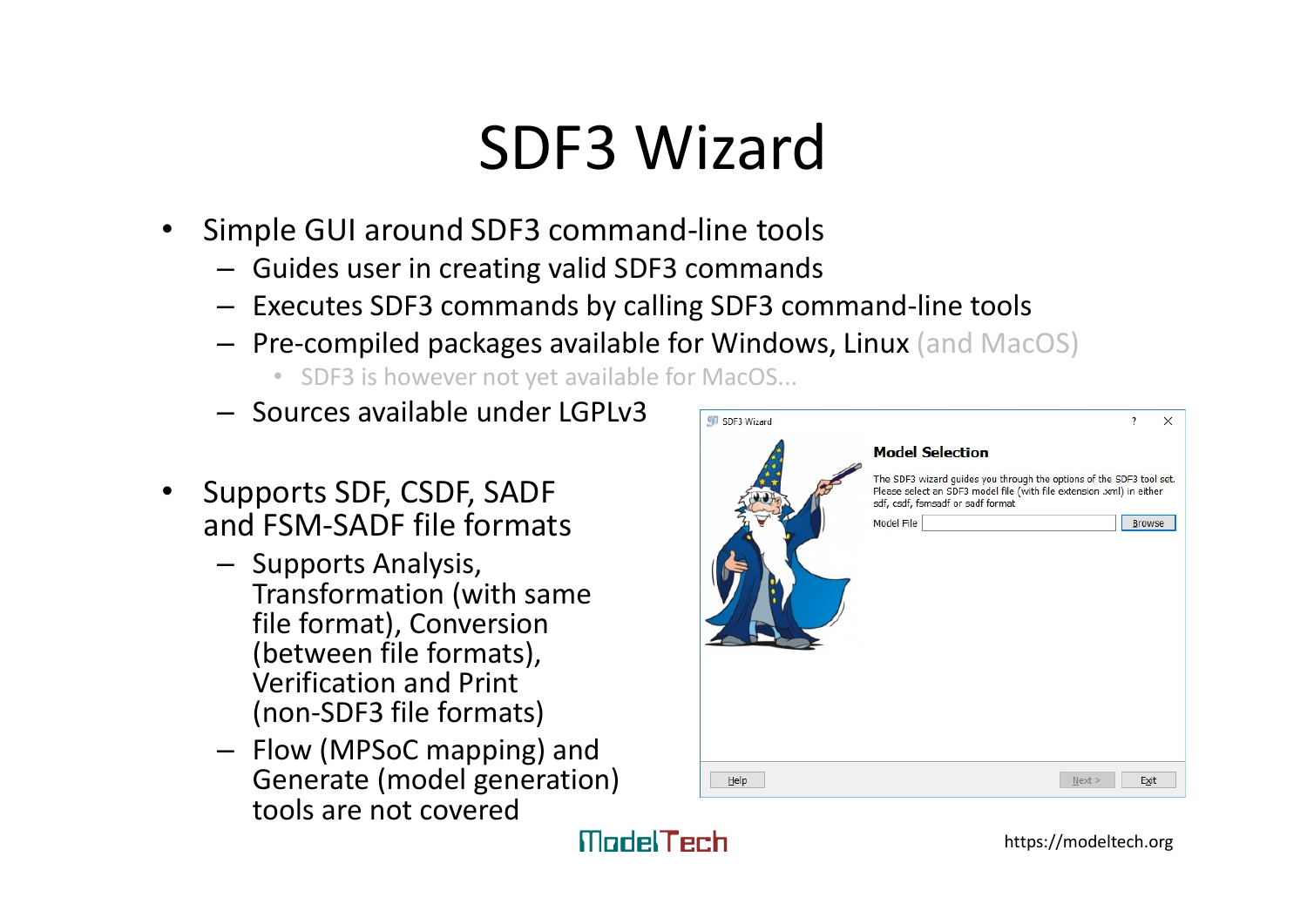# Installation & Use

- Unzip .zip archive at a preferred location XXX
	- Windows
		- Double click on sdf3wizard.exe at location XXX
	- Linux
		- Execute ./run.sh from command prompt at location XXX
	- MacOS
		- Double click on application bundle (sdf3wizard.app)
- Note: SDF3 Wizard will use XXX as default output location when executing an SDF3 command that involves creating files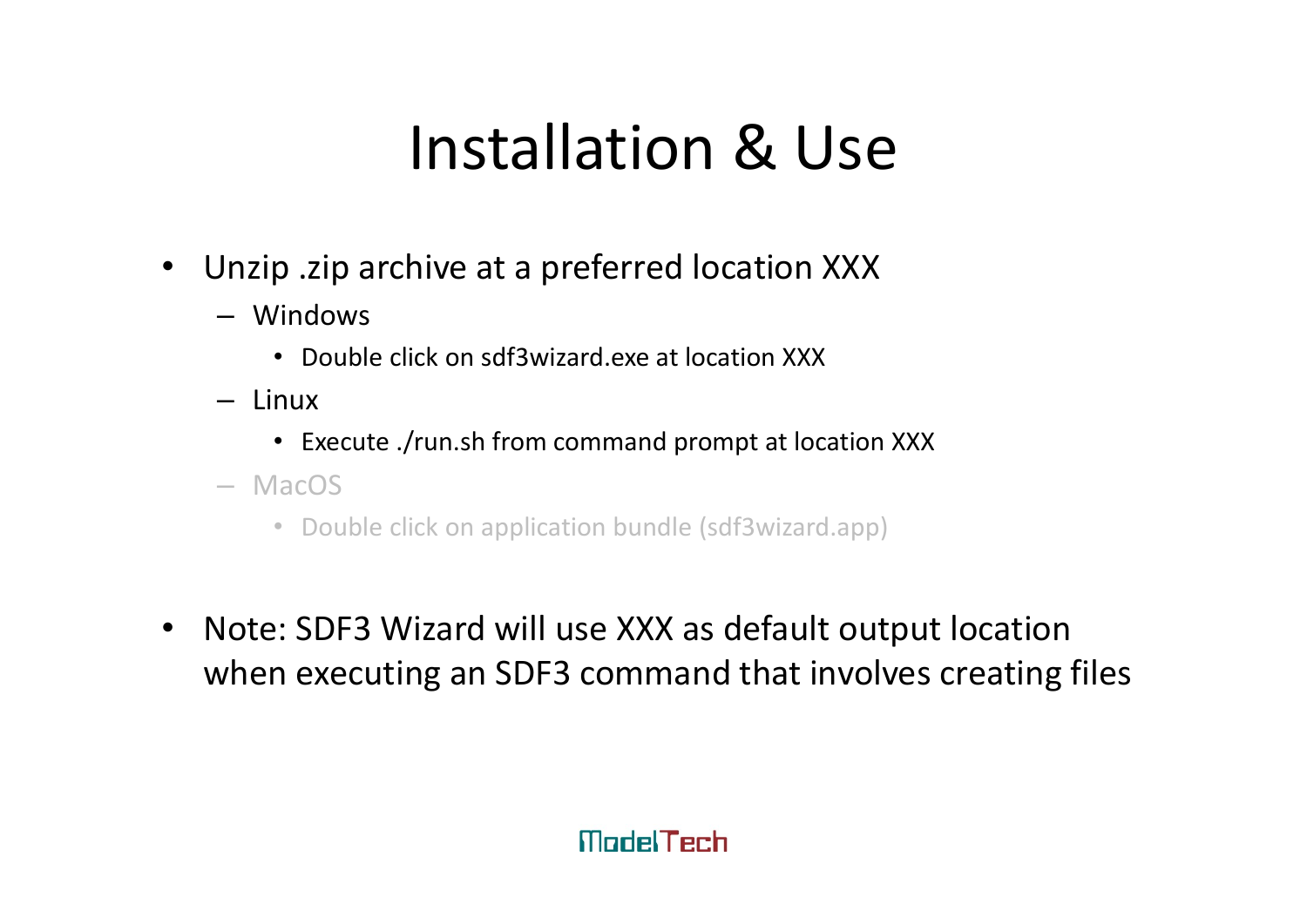### Model Selection

- SDF3 Wizard
	- Requires SDF3 model file with extension .xml
	- Checks whether file is formatted conform supported formats
- File format impacts possible options on subsequent pages

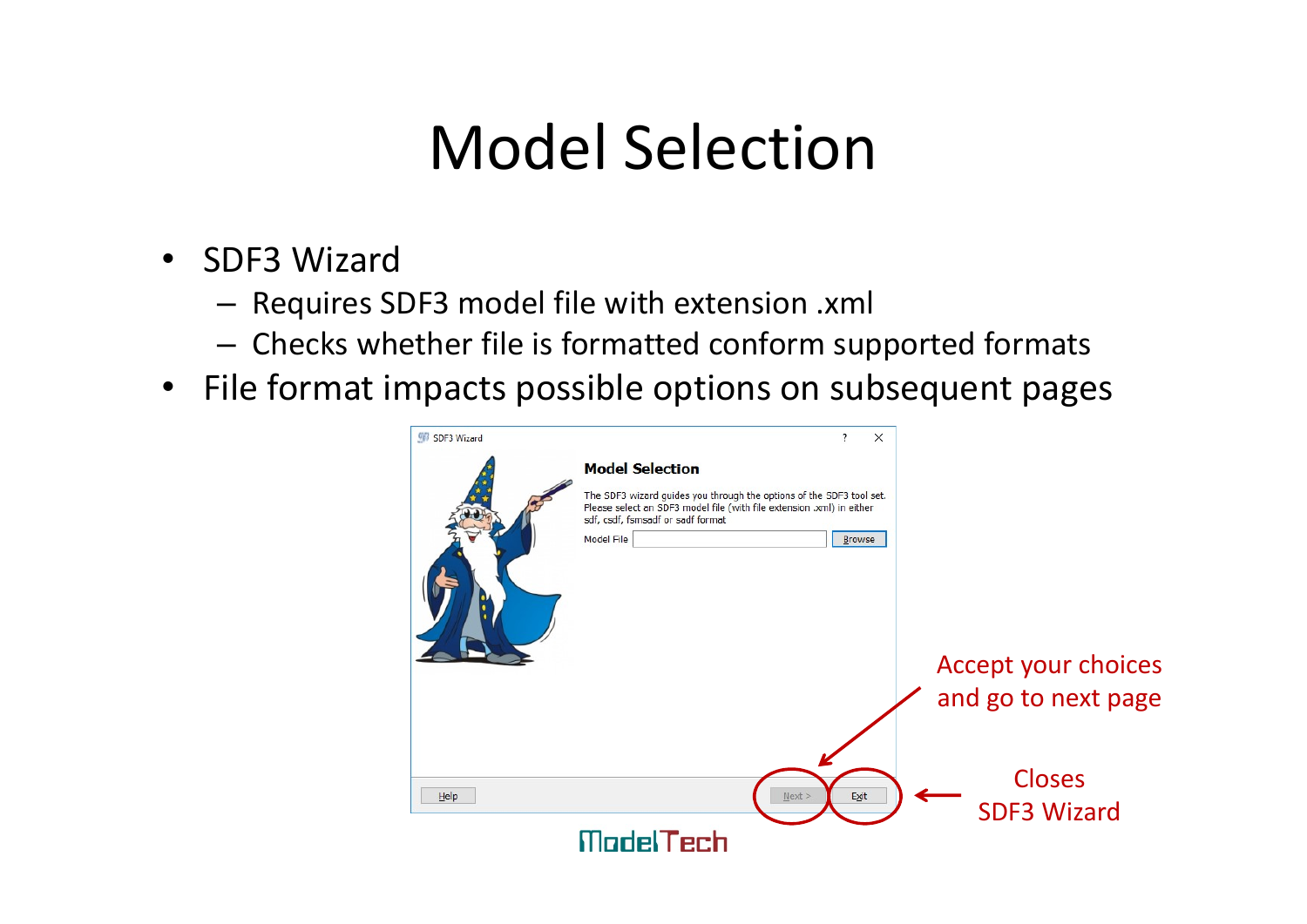# Supported SDF Tools **Supported SDF Tools**<br>• sdf3analyze-sdf – primarily analysis of many qualitative and quantitative properties<br>• sdf3transform-sdf – graph transformations (including transformation to HSDF)<br>• sdf3convert-sdf-sadf – conversio **Supported SDF Tools**<br>• sdf3analyze-sdf – primarily analysis of many qualitative and quantitative properties<br>• sdf3transform-sdf – graph transformations (including transformation to HSDF)<br>• sdf3convert-sdf-sadf – conversio **Supported SDF Tools**<br>• sdf3analyze-sdf – primarily analysis of many qualitative and quantita<br>• sdf3transform-sdf – graph transformations (including transformation<br>• sdf3print-sdf – conversion to several non-SDF3 formats

- 
- 
- 
- 

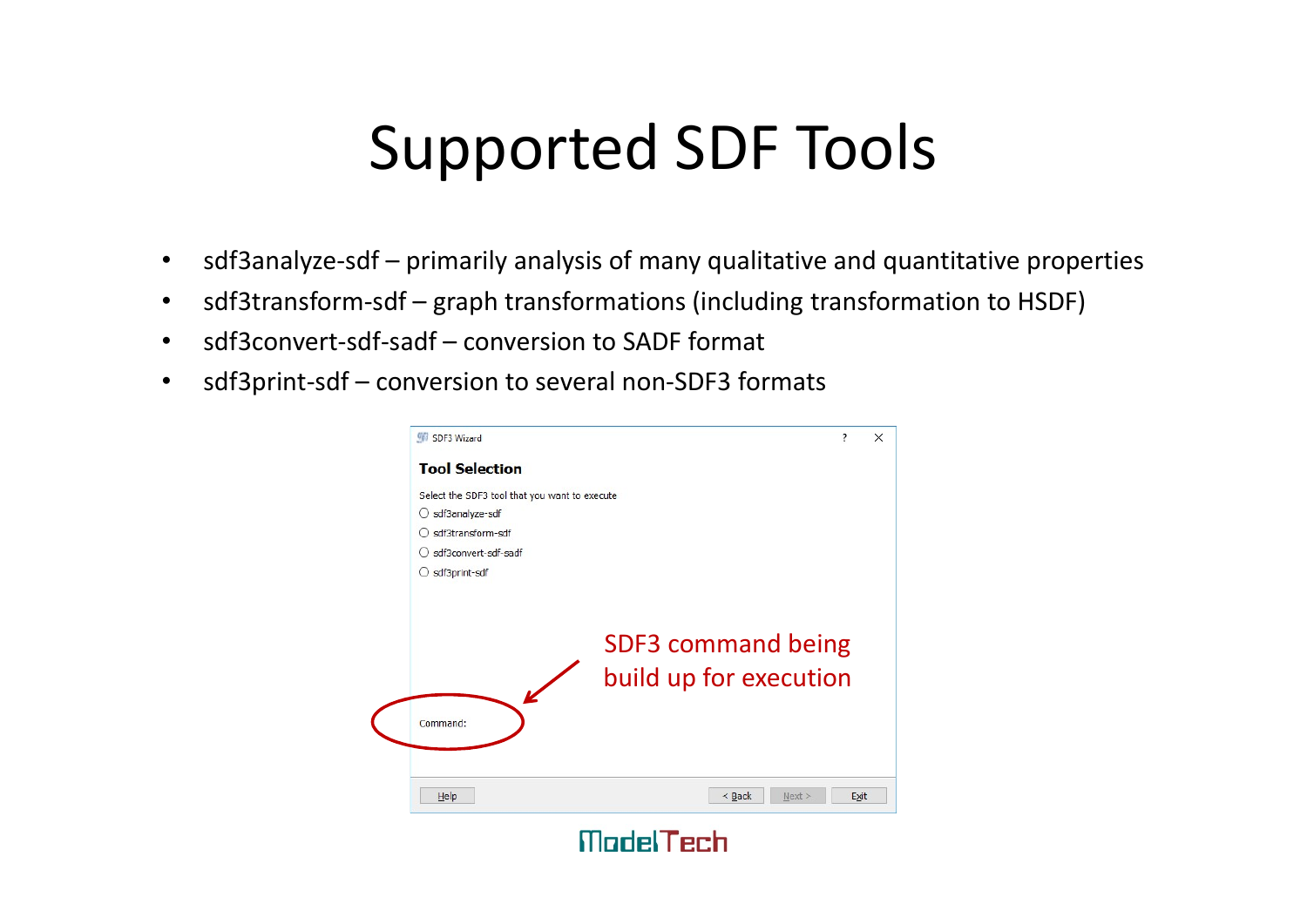# SDF Analysis

• Select between qualitative properties, quantitative properties or other algorithms

|                                                                                                                                                            | SDF3 Wizard                                   |                                                                                                                                                            | $\times$                                                                          |
|------------------------------------------------------------------------------------------------------------------------------------------------------------|-----------------------------------------------|------------------------------------------------------------------------------------------------------------------------------------------------------------|-----------------------------------------------------------------------------------|
| <b>Analysis Selection</b>                                                                                                                                  |                                               |                                                                                                                                                            |                                                                                   |
| Select the category of algorithms for analyzing the sdf model                                                                                              |                                               |                                                                                                                                                            | <b>Qualitative Properties</b>                                                     |
| $\bigcirc$ Is the model consistent?                                                                                                                        |                                               |                                                                                                                                                            |                                                                                   |
| $\bigcirc$ Is the model deadlock-free?                                                                                                                     |                                               |                                                                                                                                                            |                                                                                   |
| $\bigcirc$ Is the graph acyclic?                                                                                                                           |                                               |                                                                                                                                                            |                                                                                   |
|                                                                                                                                                            | $\bigcirc$ Is the graph connected?            |                                                                                                                                                            |                                                                                   |
|                                                                                                                                                            | $\bigcirc$ Resembles the model an hsdf graph? |                                                                                                                                                            |                                                                                   |
| <b>VR</b> SDF3 Wizard                                                                                                                                      | $\times$                                      |                                                                                                                                                            | <b>VIB</b> SDF3 Wizard<br>$\times$                                                |
| <b>Analysis Selection</b>                                                                                                                                  |                                               |                                                                                                                                                            | <b>Analysis Selection</b>                                                         |
| Select the category of algorithms for analyzing the sdf model<br><b>Quantitative Properties</b>                                                            |                                               |                                                                                                                                                            | Select the category of algorithms for analyzing the sdf model<br>Other Algorithms |
| ○ Compute repetition vector                                                                                                                                |                                               |                                                                                                                                                            | $\bigcirc$ General information                                                    |
| $\bigcirc$ Compute repetition vector sum                                                                                                                   |                                               | deployment)<br>263decoder.                                                                                                                                 | $\bigcirc$ Find all simple cycles in the graph                                    |
| $\bigcirc$ Compute the maximum cycle mean of the graph                                                                                                     |                                               |                                                                                                                                                            | $\bigcirc$ Find all strongly connected components in the graph                    |
| $\bigcirc$ Compute the graph throughput                                                                                                                    |                                               |                                                                                                                                                            | $\bigcirc$ Convert to hsdf based on max-plus automaton                            |
| $\bigcirc$ Compute the minimal latency between actor firings                                                                                               |                                               |                                                                                                                                                            | ○ Compute a static periodic schedule                                              |
| ◯ Compute the throughput/storage-space trade-off                                                                                                           |                                               |                                                                                                                                                            |                                                                                   |
| $\bigcirc$ Compute graph throughput based on max-plus automaton                                                                                            |                                               |                                                                                                                                                            |                                                                                   |
| $\bigcirc$ Compute delay based on max-plus automaton                                                                                                       |                                               |                                                                                                                                                            |                                                                                   |
| $\bigcirc$ Compute eigen vector of max-plus automaton                                                                                                      |                                               |                                                                                                                                                            |                                                                                   |
| "C:/LocalData/software/sdf3wizard/deployment/sdf3/sdf3analyze-sdf" --graph "C:/LocalData/<br>Command:<br>software/sdf3/sdf3/sdf/testbench/h263decoder.xml" |                                               | "C:/LocalData/software/sdf3wizard/deployment/sdf3/sdf3analyze-sdf" --graph "C:/LocalData/<br>software/sdf3/sdf3/sdf/testbench/h263decoder.xml"<br>Command: |                                                                                   |
| Help                                                                                                                                                       | $<$ Back<br>Next ><br>Exit                    |                                                                                                                                                            | $<$ Back<br>Help<br>Next ><br>Exit                                                |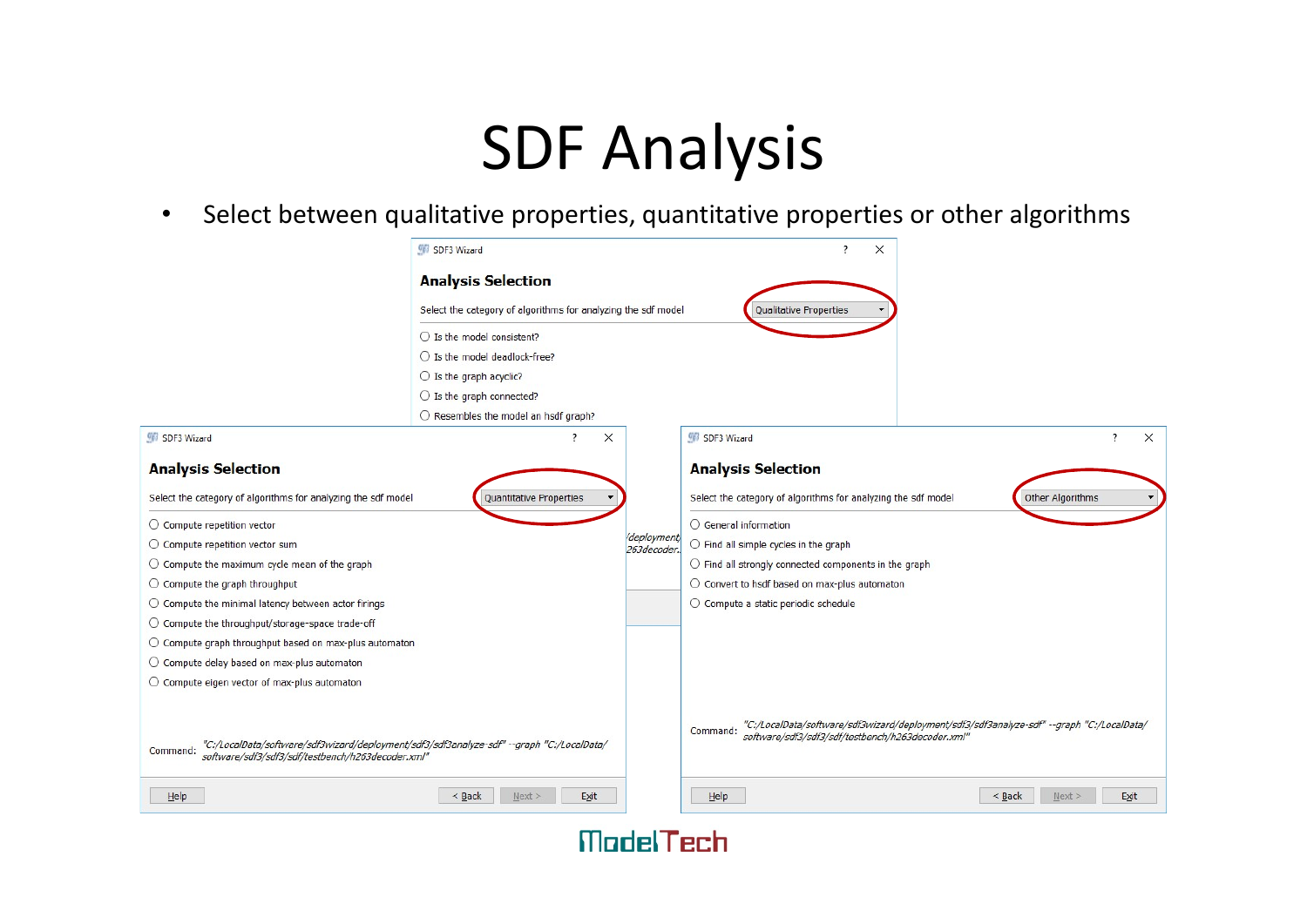# Supported CSDF Tools **Supported CSDF Tools**<br>• sdf3analyze-csdf – analysis of few qualitative and quantitative properties<br>• sdf3transform-csdf – conversion to FSM-SADF format<br>• sdf3convert-csdf-sadf – conversion to SADF format Supported CSDF Tools<br>• sdf3analyze-csdf – analysis of few qualitative and quantitative prop<br>• sdf3transform-csdf – conversion to FSM-SADF format<br>• sdf3print-csdf – conversion to several non-SDF3 formats **Supported CSDF Tools**<br>• sdf3analyze-csdf – analysis of few qualitative and quantitative prope<br>• sdf3transform-csdf – conversion to FSM-SADF format<br>• sdf3print-csdf – conversion to several non-SDF3 formats

- 
- 
- 
- 

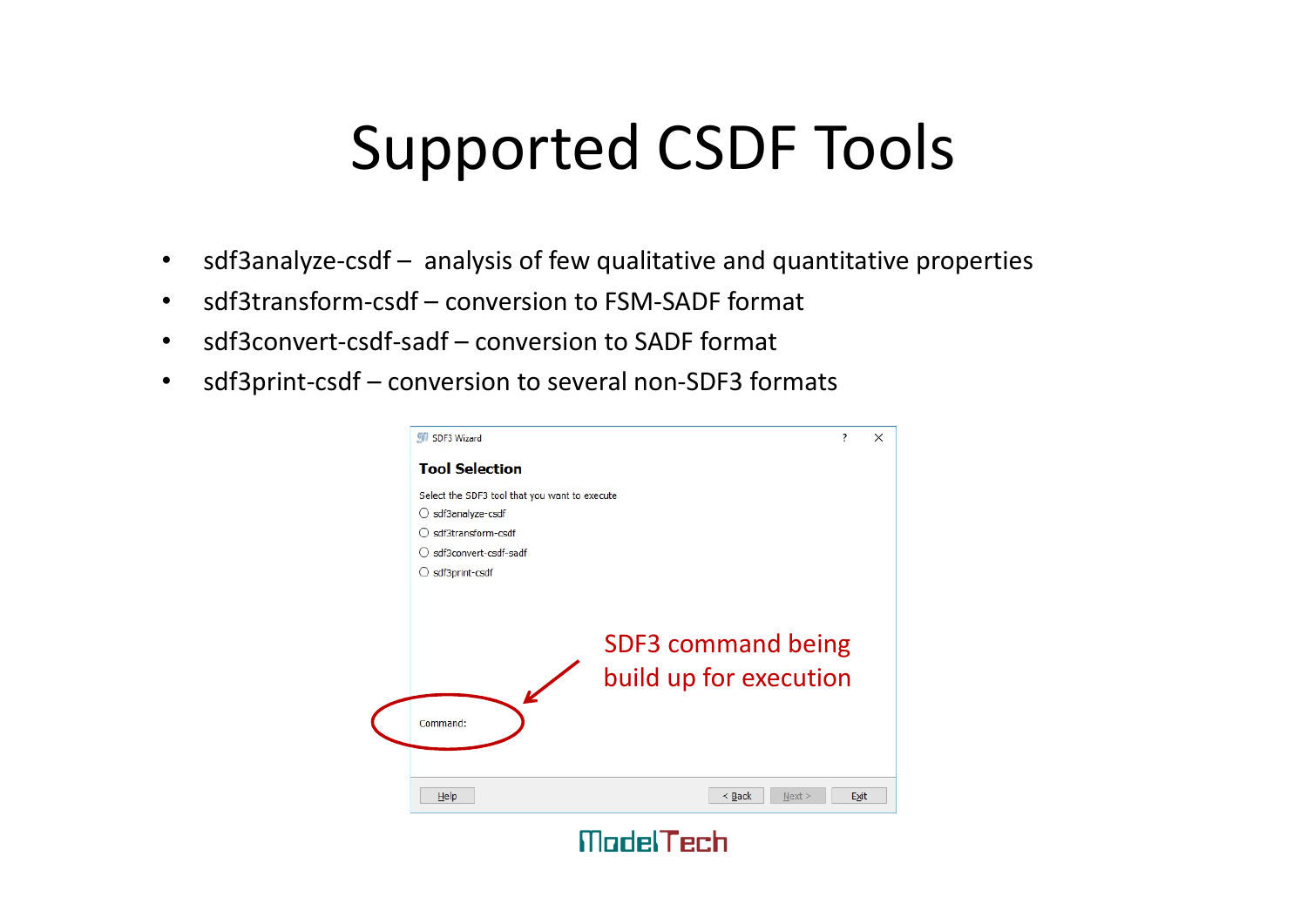# Supported SADF Tools **Supported SADF Tools**<br>• sdf3analyze-sadf – analysis of quantitative properties<br>• sdf3verify-sadf – analysis of qualitative properties<br>• sdf3transform-sadf – graph transformations<br>• sdf3convert-sadf-sdf – conversion to SDF **Supported SADF Tool**<br>• sdf3analyze-sadf – analysis of quantitative properties<br>• sdf3verify-sadf – analysis of qualitative properties<br>• sdf3transform-sadf – graph transformations<br>• sdf3convert-sadf-sdf – conversion to SDF **Supported SADF Tools**<br>• sdf3analyze-sadf – analysis of quantitative properties<br>• sdf3verify-sadf – analysis of qualitative properties<br>• sdf3transform-sadf – graph transformations<br>• sdf3convert-sadf-cadf – conversion to SD

- 
- 
- 
- 
- 
- 
- 

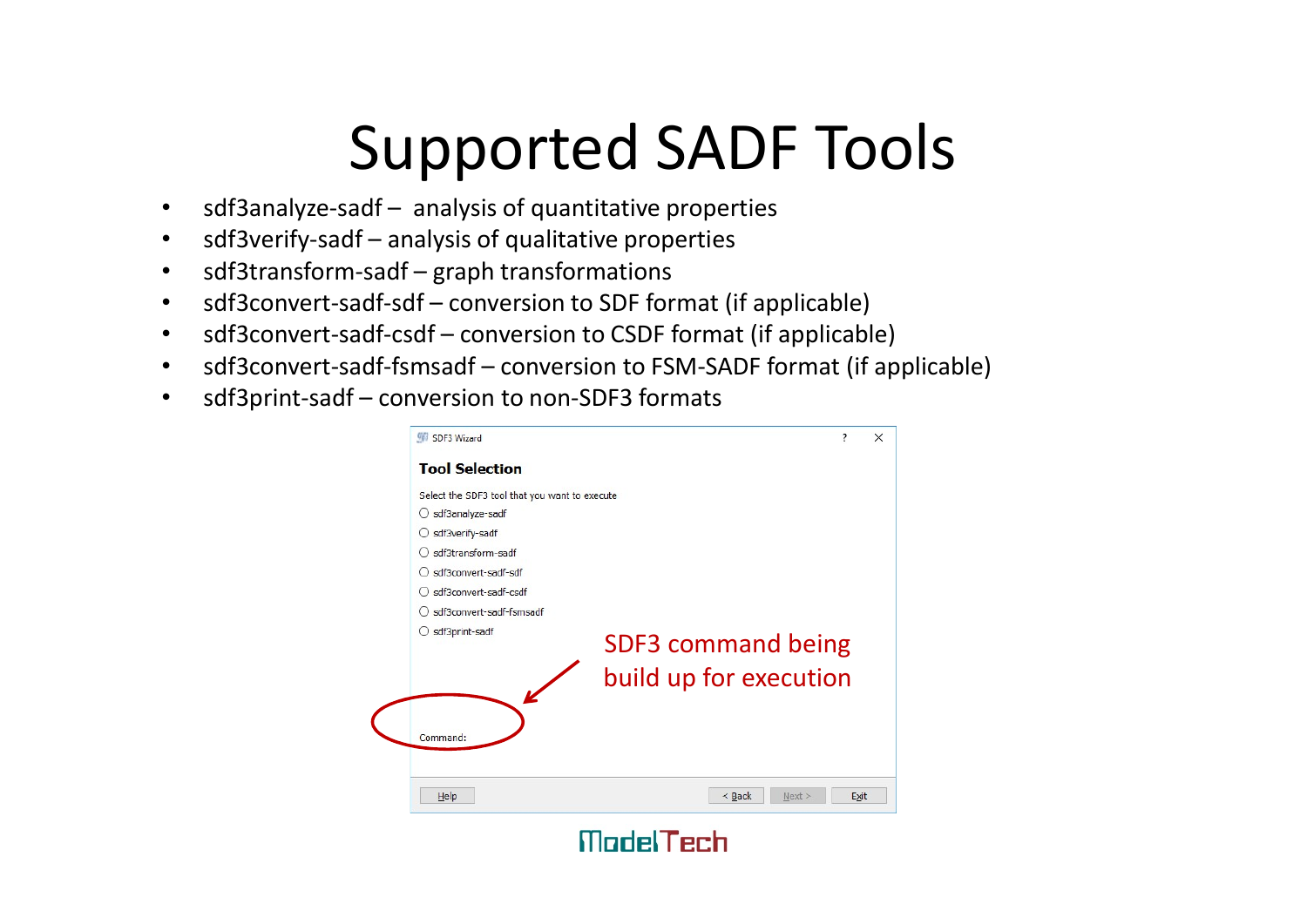# Supported FSM-SADF Tools **Supported FSM-SADF Tool**<br>
• sdf3analyze-fsmsadf<br>
– Analysis of qualitative and quantitative properties<br>
– Some graph transformations<br>
• sdf3transform-fsmsadf – More graph transformations<br>
• sdf3transform-fsmsadf – More gr

- sdf3analyze-fsmsadf
	- Analysis of qualitative and quantitative properties
	- Some graph transformations
-